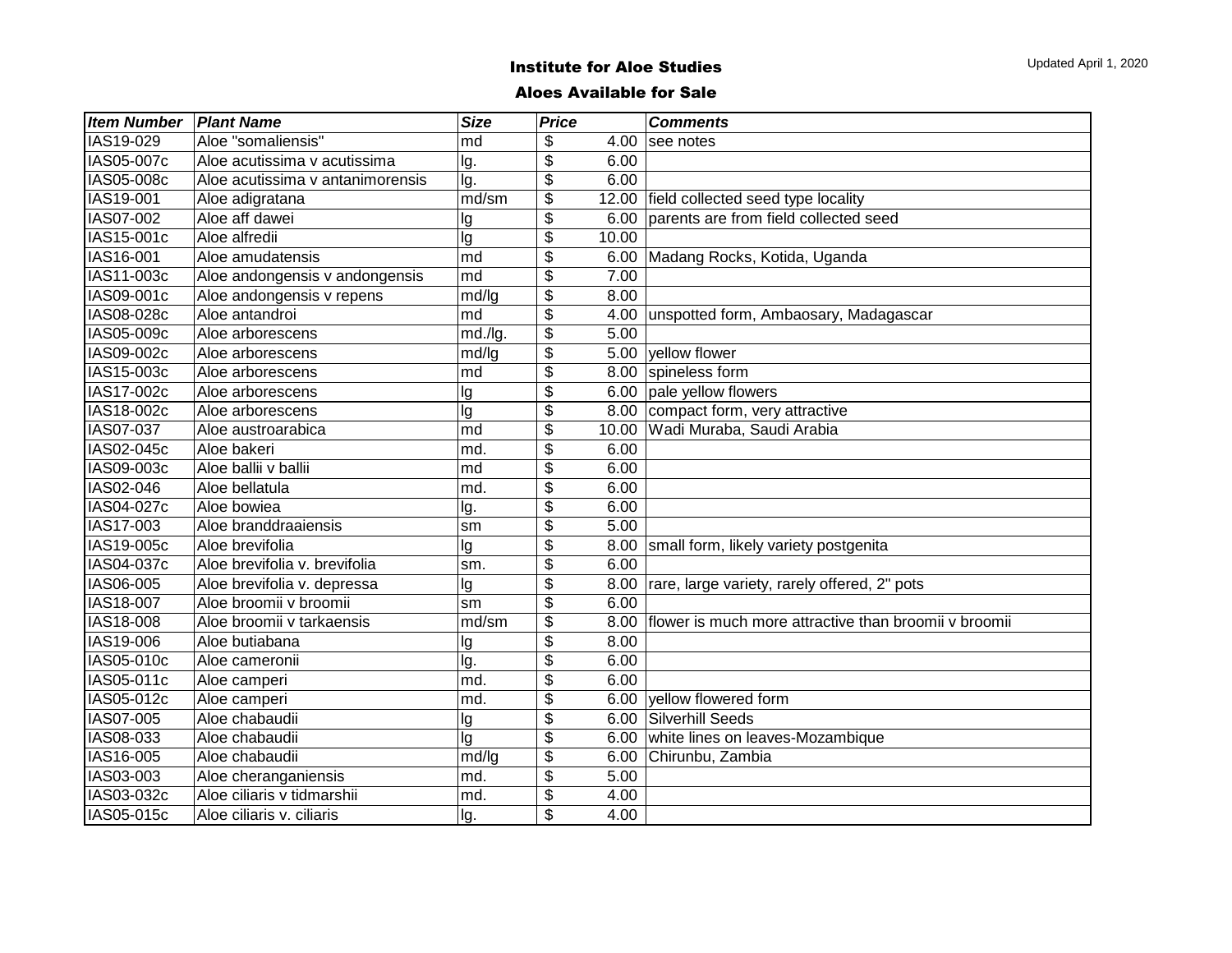#### Aloes Available for Sale

| <b>Item Number</b> | <b>Plant Name</b>              | <b>Size</b>          | <b>Price</b>              |       | <b>Comments</b>                                                  |
|--------------------|--------------------------------|----------------------|---------------------------|-------|------------------------------------------------------------------|
| IAS09-009c         | Aloe confusa                   | lg                   | \$                        | 6.00  | red flower                                                       |
| IAS03-012c         | Aloe cremnophila               | lg.                  | \$                        | 5.00  |                                                                  |
| IAS17-006          | Aloe cryptoflora               | sm                   | $\overline{\mathcal{G}}$  | 8.00  |                                                                  |
| IAS13-012c         | Aloe cyrtophylla               | lg                   | \$                        | 8.00  |                                                                  |
| IAS08-034          | Aloe davyana                   | sm                   | \$                        | 4.00  |                                                                  |
| IAS08-006          | Aloe davyana v subolifera      | lg                   | $\overline{\mathcal{G}}$  |       | 6.00 lumped under A greatheadii var. davyana                     |
| IAS14-004c         | Aloe dawei                     | md/sm                | $\overline{\mathcal{G}}$  | 5.00  | vellow flower                                                    |
| IAS14-005          | Aloe debrana                   | md                   | \$                        | 7.00  |                                                                  |
| IAS03-015c         | Aloe decaryi                   | sm.                  | $\overline{\mathcal{G}}$  | 6.00  |                                                                  |
| IAS15-008c         | Aloe deltoideodonta            | lg                   | \$                        |       | 8.00   heavily spotted form offered by Abbey Gardens in the 70's |
| IAS15-009c         | Aloe deltoideodonta            | lg                   | $\overline{\mathcal{G}}$  |       | 8.00 spotted form                                                |
| IAS15-010c         | Aloe deltoideodonta            | lg                   | \$                        |       | 8.00 reddish/gray form                                           |
| IAS11-007c         | Aloe deltoideodonta v fallax   | lg                   | \$                        | 8.00  | sold as A ibitiensis in past by other nurseries                  |
| IAS06-011c         | Aloe descoingsii ssp augustina | sm.                  | \$                        | 6.00  |                                                                  |
| IAS16-007          | Aloe deserti                   | lsm                  | \$                        | 8.00  | road from Mutate to Voi, Kenya                                   |
| IAS03-016c         | Aloe diolli                    | lg                   | \$                        | 8.00  |                                                                  |
| IAS05-016c         | Aloe distans                   | lg.                  | \$                        | 6.00  |                                                                  |
| IAS18-010          | Aloe duckeri                   | md                   | \$                        | 8.00  |                                                                  |
| IAS18-011          | Aloe ecklonis                  | sm                   | \$                        | 7.00  |                                                                  |
| IAS09-012c         | Aloe elgonica                  | lg                   | \$                        | 6.00  |                                                                  |
| IAS17-007          | Aloe eremophila                | sm                   | \$                        | 7.00  |                                                                  |
| IAS18-012          | Aloe ferox                     | md/sm                | \$                        |       | 8.00 South of Umtata, Eastern Cape                               |
| IAS18-013c         | Aloe forbesii                  | lg                   | $\overline{\mathfrak{s}}$ | 12.00 | compact form                                                     |
| IAS19-009          | Aloe forbesii                  | md/sm                | \$                        | 6.00  |                                                                  |
| IAS03-033c         | Aloe fragilis                  | sm.                  | \$                        | 6.00  |                                                                  |
| IAS19-010          | Aloe gariepensis               | sm                   | \$                        | 6.00  |                                                                  |
| IAS10-005          | Aloe gerstneri                 | lg                   | \$                        | 8.00  |                                                                  |
| IAS03-034c         | Aloe glauca                    | sm                   | \$                        | 6.00  |                                                                  |
| IAS08-042          | Aloe glauca                    | lg                   | \$                        | 8.00  |                                                                  |
| IAS07-012          | Aloe greenii                   | md/lg                | \$                        | 6.00  |                                                                  |
| IAS16-008          | Aloe hahnii                    | md/lg                | \$                        | 6.00  |                                                                  |
| IAS02-016          | Aloe hardyi                    | lg.                  | \$                        | 8.00  |                                                                  |
| IAS12-011c         | Aloe helenae                   | lg                   | \$                        | 10.00 |                                                                  |
| IAS08-044          | Aloe hemmingii                 | lg                   | \$                        | 6.00  | seedlings of ISI 2004-11, Dalido Hills, Somalia                  |
| IAS04-030c         | Aloe hildebrandtii             | md.                  | \$                        | 6.00  |                                                                  |
| IAS18-015          | Aloe hildebrandtii             | $\lfloor md \rfloor$ | \$                        | 8.00  |                                                                  |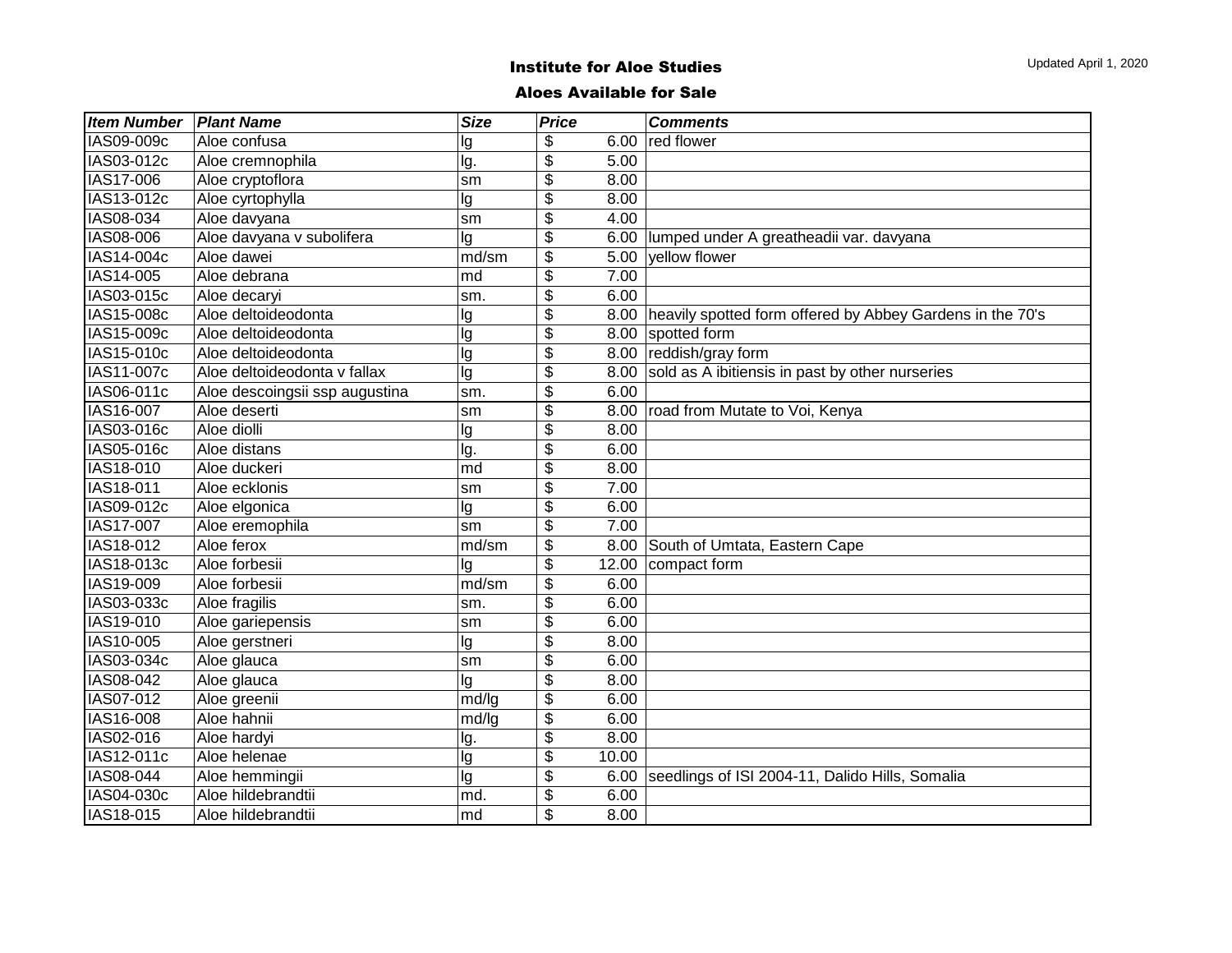| <b>Item Number</b> | <b>Plant Name</b>            | <b>Size</b>          | <b>Price</b>              |       | <b>Comments</b>                    |
|--------------------|------------------------------|----------------------|---------------------------|-------|------------------------------------|
| IAS19-011c         | Aloe hildebrandtii           | lg                   | \$                        | 8.00  | red flower                         |
| IAS04-015          | Aloe humilis                 | sm.                  | \$                        | 5.00  |                                    |
| IAS16-010          | Aloe ikiorum                 | md/lg                | $\overline{\mathcal{G}}$  | 8.00  | Timu, NE Uganda                    |
| IAS13-022c         | Aloe isaloensis              | md                   | $\overline{\mathcal{G}}$  | 7.00  |                                    |
| IAS03-019c         | Aloe jacksonii               | md.                  | $\overline{\mathcal{G}}$  | 5.00  |                                    |
| IAS03-020c         | Aloe jucunda                 | md                   | $\overline{\mathbf{e}}$   | 5.00  |                                    |
| IAS03-021c         | Aloe juvenna                 | md                   | $\overline{\mathbf{3}}$   | 5.00  |                                    |
| IAS16-011          | Aloe kedongensis             | md                   | $\overline{\mathbf{e}}$   |       | 8.00 Naivasha, Kenya               |
| IAS17-011          | Aloe labworana               | lg                   | $\overline{\$}$           |       | 12.00 Paimol, Uganda               |
| IAS19-016          | Aloe labworana               | md/lg                | \$                        | 8.00  | field collected seed               |
| IAS08-048          | Aloe lateritia v graminicola | lg                   | \$                        | 6.00  | Gilgil, Kenya, type locality       |
| IAS19-017          | Aloe littoralis              | md                   | $\overline{\mathcal{G}}$  | 6.00  |                                    |
| IAS09-046          | Aloe lolwensis               | lg                   | \$                        |       | 10.00 Zenze Island, Lake Victoria  |
| IAS19-018          | Aloe lukeana                 | $\lfloor md \rfloor$ | $\overline{\mathbf{e}}$   | 14.00 | field collected seed type locality |
| IAS16-012          | Aloe macrocarpa              | md                   | \$                        | 8.00  | Cameroun                           |
| IAS17-015          | Aloe madecassa               | <b>sm</b>            | \$                        | 8.00  |                                    |
| IAS18-019          | Aloe marlothii               | md                   | $\overline{\$}$           | 8.00  | red flowered parent from Utrecht   |
| IAS15-022c         | Aloe mawii                   | md                   | \$                        | 7.00  |                                    |
| IAS03-038c         | Aloe millotii                | sm.                  | $\overline{\$}$           | 4.00  |                                    |
| IAS15-023c         | Aloe monotropa               | lg                   | $\overline{\$}$           | 6.00  |                                    |
| IAS19-019          | Aloe monticola               | lsm                  | \$                        | 10.00 | field collected seed               |
| IAS05-020c         | Aloe morijensis              | lg.                  | \$                        | 5.00  |                                    |
| IAS17-018          | Aloe mudenensis              | sm                   | \$                        | 6.00  |                                    |
| IAS08-019          | Aloe munchii                 | lg                   | \$                        | 10.00 |                                    |
| IAS06-015c         | Aloe mutabilis               | md.                  | \$                        | 6.00  | good sized cuttings                |
| IAS09-049          | Aloe mutabilis               | lg                   | \$                        | 6.00  |                                    |
| IAS18-022c         | Aloe niensiensis             | md/sm                | $\overline{\mathbf{S}}$   | 10.00 |                                    |
| IAS06-016c         | Aloe pendens                 | md.                  | $\overline{\mathbf{S}}$   | 4.00  |                                    |
| IAS19-022          | Aloe petricola               | sm/md                | \$                        | 6.00  |                                    |
| IAS05-033c         | Aloe petrophila              | md.                  | $\overline{\mathbf{S}}$   | 6.00  |                                    |
| IAS17-024          | Aloe pienaarii               | sm                   | $\overline{\mathfrak{s}}$ | 6.00  |                                    |
| IAS17-025          | Aloe pirottae                | sm                   | \$                        | 8.00  |                                    |
| IAS03-022c         | Aloe pluridens               | sm.                  | \$                        | 5.00  |                                    |
| IAS16-016c         | Aloe pluridens               | md                   | $\overline{\mathbf{e}}$   | 5.00  | form that makes lots of offsets    |
| IAS05-021c         | Aloe pubescens               | md.                  | $\overline{\$}$           | 6.00  |                                    |
| IAS08-053c         | Aloe rauhii                  | Imd                  | $\overline{\mathcal{S}}$  |       | $\overline{6.00}$   large form     |